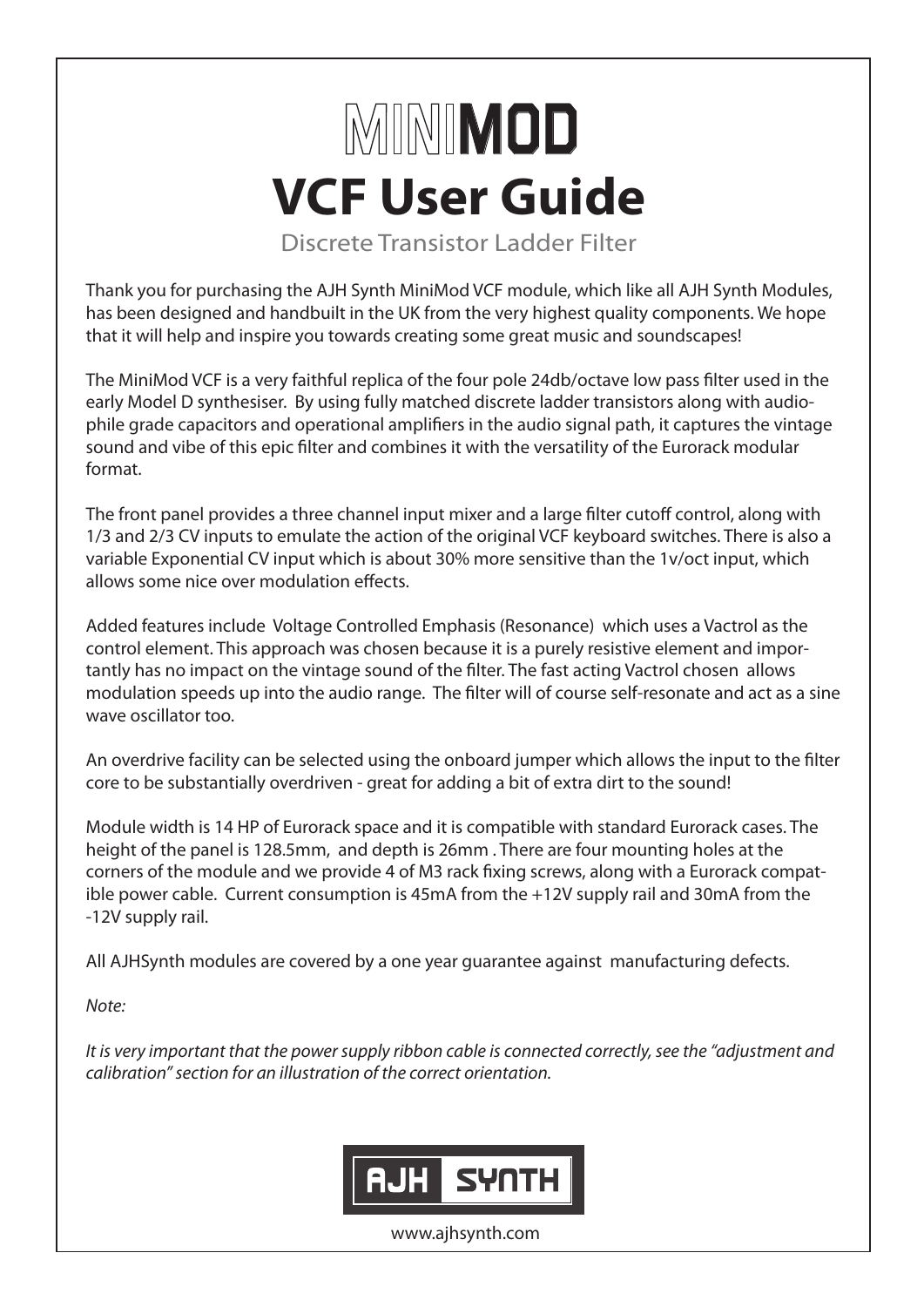## **Controls, Inputs and Outputs**

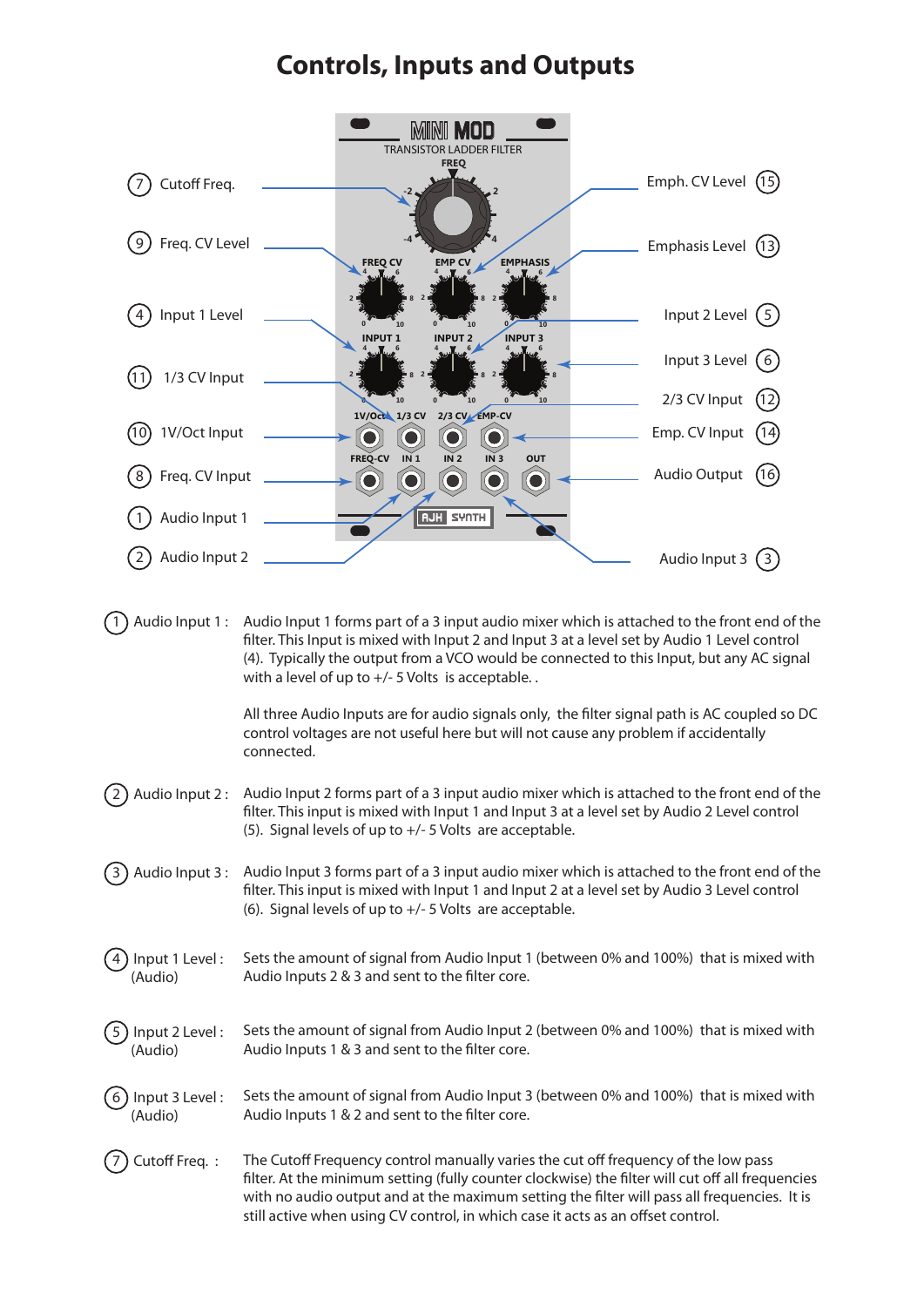| Freq CV Input:<br>8         | Connect an external control voltage to this Input for voltage control of the filter cutoff<br>frequency. The amount of signal passed to the filter core control circuitry can be adjusted<br>with the Freq. CV Level control (9)                                                                                                                              |
|-----------------------------|---------------------------------------------------------------------------------------------------------------------------------------------------------------------------------------------------------------------------------------------------------------------------------------------------------------------------------------------------------------|
| Freq. CV Level:             | Sets the amount of control voltage (between 0% and 130%) which is sent from the Freq.<br>CV Input (8) to the filter cutoff circuitry. It has a greater range than the 1 V/Oct Input so<br>that overmodulation effects are possible. 1V / Octave from the Freq. CV Input occurs<br>with this control knob pointing to position 7 (2 o'clock).                  |
| 1 V/Oct Input:<br>(10)      | A voltage applied to this Input changes the filter cutoff at the rate of 1 volt per octave, or<br>if the filter is in full self oscillation (Emphasis Control fully clockwise) it will control the<br>pitch of the resulting sine wave at the rate of 1 V/Oct. When compared to the Model D this<br>emulates having "Keyboard Control" switches 1 and 2 "On". |
| 1/3 CV Input:               | A voltage applied to this input changes the filter cutoff at the rate of 3V per octave. When<br>compared to the vintage Model D this is the equivalent of having "Keyboard Control"<br>switch 1 "On" and switch 2 "Off".                                                                                                                                      |
| 2/3 CV Input:               | A voltage applied to this input changes the filter cutoff at the rate of 1.5V per octave.<br>When compared to the vintage Model D this is the equivalent of having "Keyboard<br>Control" switch 2 "On" and switch 1 "Off".                                                                                                                                    |
| (13)                        | Emphasis Level: This control manually regulates the amount of internal feedback applied to the filter core.<br>"Emphasis" is now more commonly known as resonance in the modular synth world, they<br>are just different words for the same effect.                                                                                                           |
|                             | At high levels of feedback (between positions 8 and 10) the filter will self-oscillate, so that<br>even without any audio input to the filter a sine wave output is generated and the<br>frequency can be controlled by applying control voltages to the 1V/Oct, Exp. CV, 1/3 or<br>2/3 inputs.                                                               |
|                             | Like the Model D, when using the 1 V/Oct the sinewave can be played in the same<br>manner as a VCO with a tracking range of 3 - 4 octaves.                                                                                                                                                                                                                    |
|                             | The CV scaling is not temperature corrected so it may drift with changes in ambient<br>temperature. Under normal circumstances it should track reasonably accurately over a<br>four octave range. Again, this correctly emulates the behaviour of the vintage Model D<br>filter.                                                                              |
| Emp CV Input:               | Applying a control voltage to this Input will vary the Emphasis at the level set by the<br>Emp. CV Level control (15). Acceptable input voltage range is +/- 5V                                                                                                                                                                                               |
| Emp. CV Level:              | This varies the amount of control voltage passed from the Emp. CV Input (14) to the filter<br>core and it's range is 0% to 100%. The manual Emphasis Level control (13) is still active<br>when using external CV control of Emphasis and acts as an offset control.                                                                                          |
| Audio Output:<br>16         | This is the audio output for the signal after passing through the filter core and would<br>typically be connected to the Audio Input of a VCA. The output level is dependent upon<br>the input level, with a single input of +/- 5V to (for example) Audio Input 1 and Audio 2<br>Level at 100% the gain would be unity, i.e. output would also be $+/-5V$ .  |
| Gain Jumper:<br>(J1 on PCB) | Removing this jumper increases the gain of the signal by around 70% BEFORE it is fed to<br>the filter core, which can give a nice overdrive effect. This can be used to emulate the<br>vintage Model D "trick" of plugging the headphone output back into the VCF External<br>Input.                                                                          |
|                             | With this jumper removed there is a proportionate (70%) increase in VCF output level and<br>this should be compensated further down the signal chain. So, if being fed into a VCA the<br>VCA Input Level control will need to be turned down to compensate for this higher signal<br>level.                                                                   |